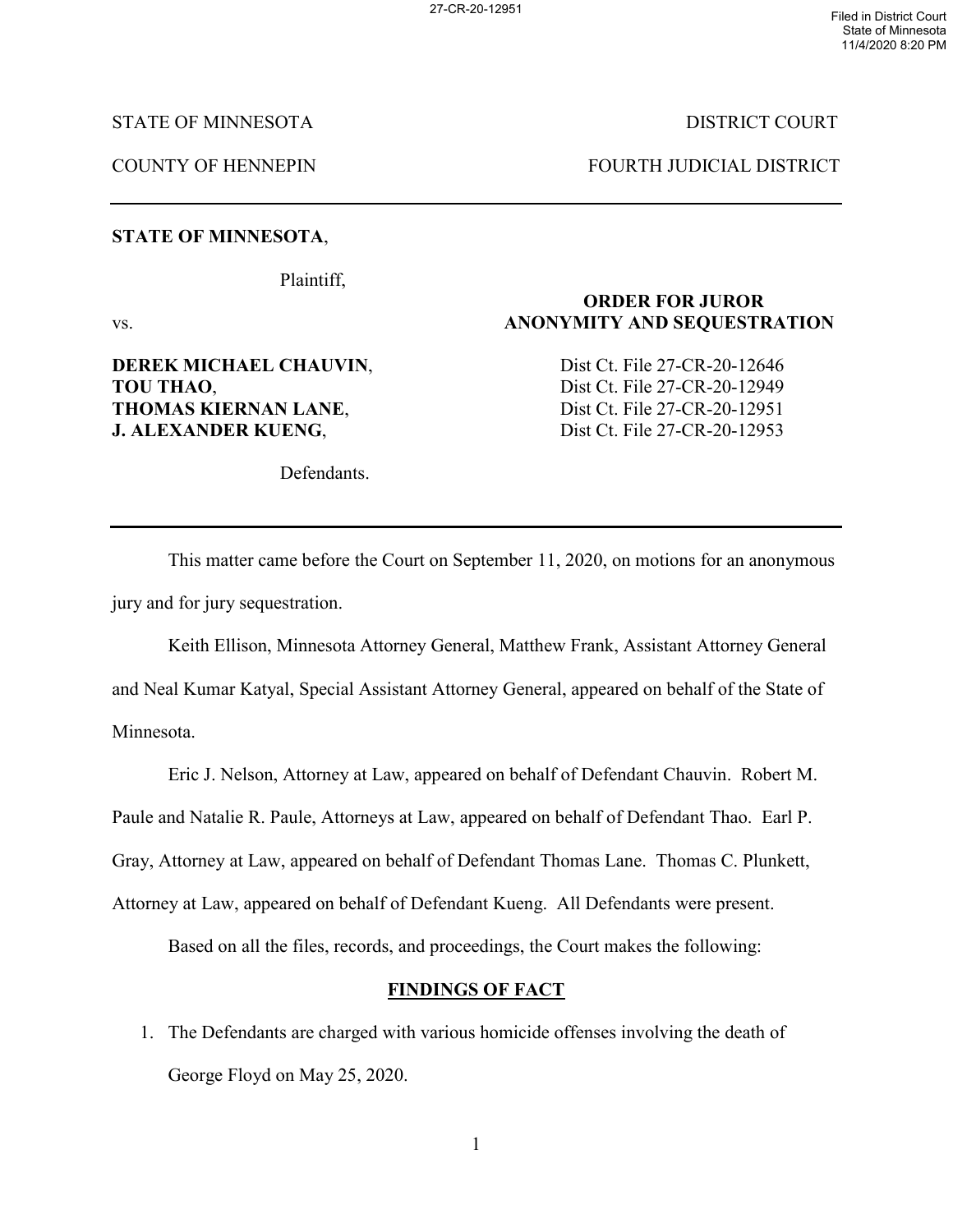- 2. The death of George Floyd, subsequent protests, related civil unrest, and the instant criminal litigation have been covered extensively and continually by local media and media around the world. It is unlikely that any person in the State of Minnesota has not been exposed to some publicity regarding this case.
- 3. Protests have been held frequently in downtown Minneapolis, demanding justice for George Floyd, including a protest on September 11, 2020, outside the Hennepin County Family Justice Center while the motion hearing in the above-captioned cases was being held.
- 4. From the Court's own observations during breaks, and from media video broadcasts, it is clear that the September 11, 2020 protest was generally peaceful; although chanting could be heard in Family Justice Center hallways and rooms overlooking the protests, chanting could not be heard within Courtroom 630 itself. Although most of the hundred or so participants remained peaceful throughout, at the conclusion of the hearing, some protesters physically and verbally harassed the Defendants and their attorneys as they departed from the Family Justice Center. A Hennepin County Sheriff's Office captain was also harassed as he made his way back to the Family Justice Center after Defendants and their attorneys left the scene. One protester damaged one Defense Counsel's truck by ramming it with a bicycle. After the experience of departing from the September 11 hearing, the defense attorneys have expressed concerns for their personal safety and the safety of their clients. The Court finds those concerns are credible.<sup>[1](#page-1-0)</sup>

<span id="page-1-0"></span> $<sup>1</sup>$  The trial in this case will be in Courtroom 1856 at the Hennepin County Government Center. While</sup> that courtroom is smaller than Courtroom 630 at the Hennepin County Family Justice Center, the Hennepin County Government Center allows the Court and law enforcement greater flexibility to ensure the safety of all participants than was the case at the Family Justice Center.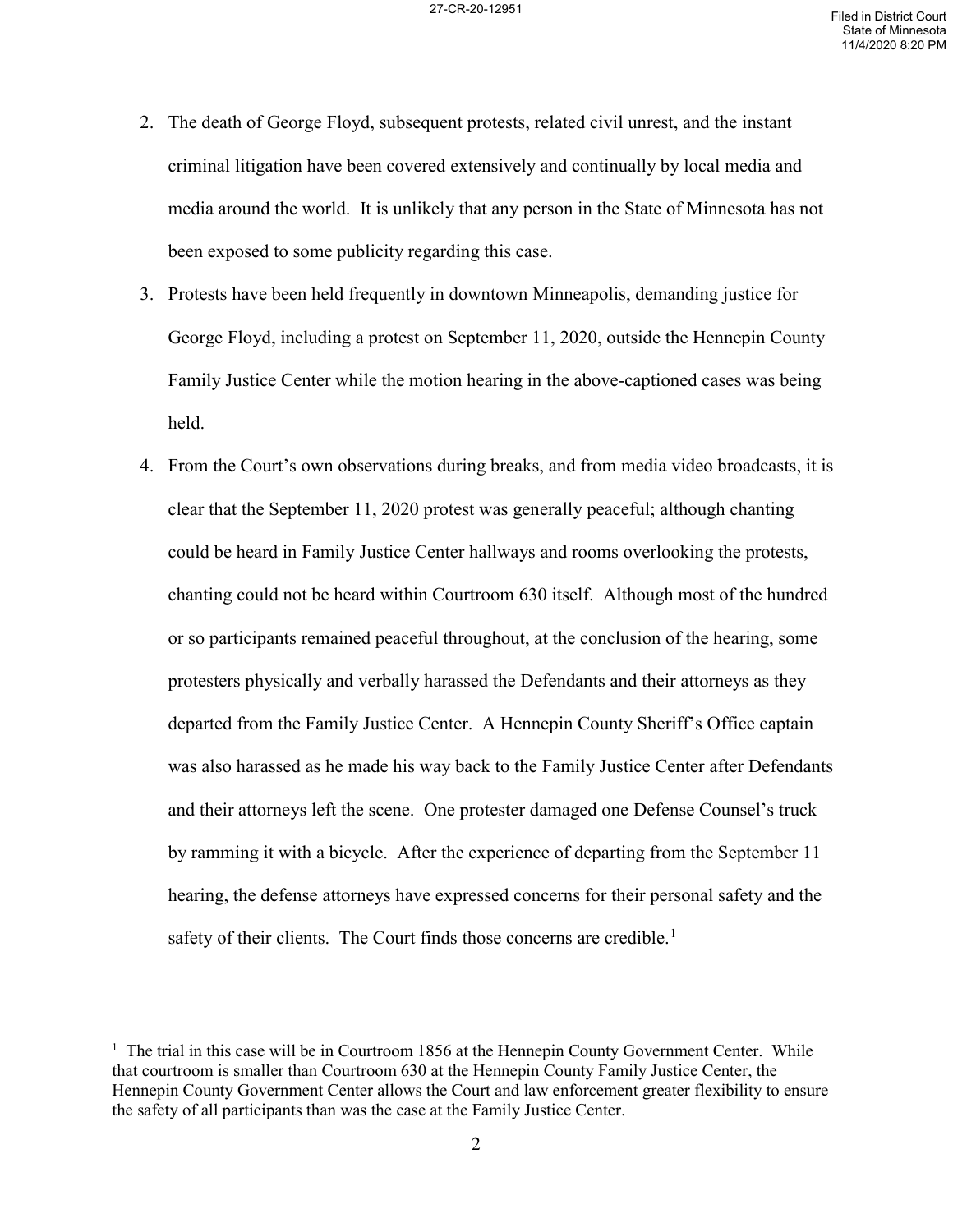- 5. In an obvious attempt to intimidate persons involved in this case, some protesters have picketed the homes of at least one Defendant, the head of the police union and the Hennepin County Attorney.<sup>[2](#page-2-0)</sup> The County Attorney's home was also vandalized during the period of civil unrest following the death of George Floyd.
- 6. The undersigned has received many *ex parte* voice mails, e-mails, notes and letters from the general public, suggesting or demanding that the Court decide the case in a certain way, most often against the Defendants. Most of these communications have been respectful, but more than one message has been hostile and threatening.
- 7. During the September 11, 2020 motion hearing, all the defense attorneys acknowledged receiving many messages from the general public, with almost all of those messages being negative. Counsel for Defendant Chauvin has logged the emails received about this case and reported having received over one thousand negative or threatening emails.
- 8. Given the high volume of unsolicited *ex parte* communications the Court and counsel have received, it is highly likely that persons with an interest in this case may also attempt to contact jurors in this case to argue for a specific result. Such communication would be improper<sup>[3](#page-2-1)</sup> and all reasonable means should be taken to insulate the jury from

<span id="page-2-0"></span><sup>&</sup>lt;sup>2</sup> The statutory definition of harassment in the criminal code includes "targeted residential picketing." *See* Minn. Stat. § 609.748 subds. 1(a)(2), 1(c).

<span id="page-2-1"></span><sup>3</sup> *See Sheppard v. Maxwell*, 384 U.S. 333, 350-51, 362 (1966) (citations omitted):

<sup>&#</sup>x27;[l]egal trials are not like elections, to be won through the use of the meeting-hall, the radio, and the newspaper.' . . . [N]o one [should] be punished for a crime without 'a charge fairly made and fairly tried in a public tribunal free of prejudice, passion, excitement,' . . . . [Although] 'freedom of discussion should be given the widest range compatible with the essential requirement of the fair and orderly administration of justice' . . . it must not be allowed to divert the trial from the 'very purpose of a court system \* \* \* to adjudicate controversies, both criminal and civil, in the calmness and solemnity of the courtroom according to legal procedures.' . . . Among these 'legal procedures' is the requirement that the jury's verdict be based on evidence received in open court, not from outside sources. . . . Due process requires that the accused receive a trial by an impartial jury free from outside influences.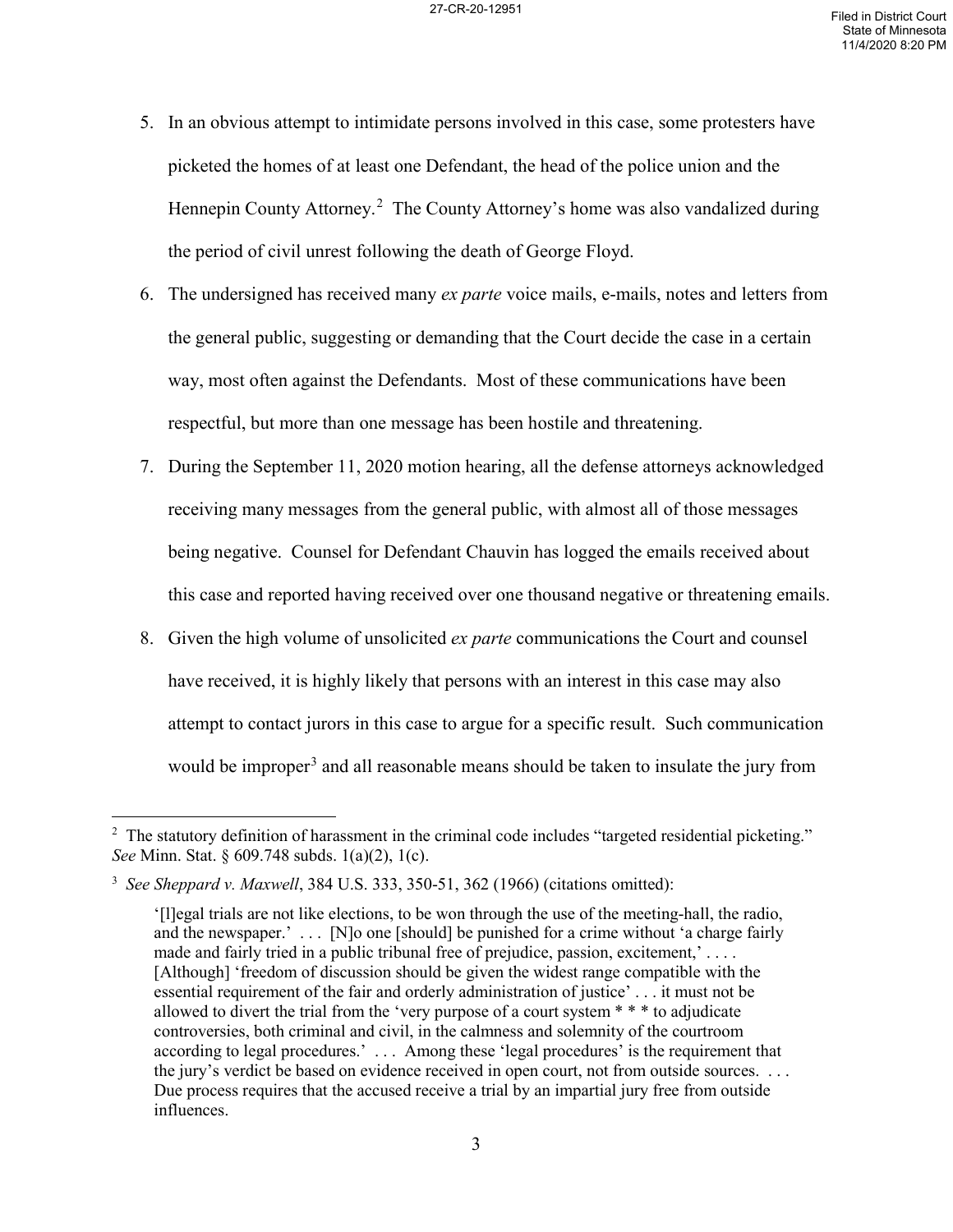such contact. Reasonable measures in this case include having an anonymous jury and some sequestration of the jury during the trial and deliberations. Media reports during trial, however, are likely to report on the evidence already presented and unlikely to unduly prejudice the jury, even if some members disregard the Court's usual instruction to avoid all media coverage of the case, so full sequestration is not necessary during the trial itself.

9. Strong reasons exist to believe that threats to jurors' safety and impartiality exist in all four of these cases.

### **CONCLUSIONS OF LAW**

- 1. Minn. R. Crim. P. 26.02 subd. 2(2) provides that the Court "may restrict access to prospective and selected jurors' names, addresses, and other identifying information if a strong reason exists to believe that the jury needs protection from external threats to its members' safety or impartiality."
- 2. Minn. R. Crim. P. 26.03 subd. 5(3) requires sequestration of a jury "if the case is of such notoriety or the issues are of such a nature that, in the absence of sequestration, highly prejudicial matters are likely to come to the jurors' attention."
- 3. Minn. R. Crim. P. 26.02 subd. 4 allows the Court to order that the examination of each juror take place outside of the presence of other chosen and prospective jurors. Such sequestered selection is mandatory if a significant possibility exists of pretrial exposure to prejudicial material. Minn. R. Crim. P. 26.02 subd. 4(2)(b).
- 4. In a trial where defendants are joined, the Court has discretion to expand the number of peremptory challenges allotted to each side. Minn. R. Crim. P. 26.02 subd. 6. If there is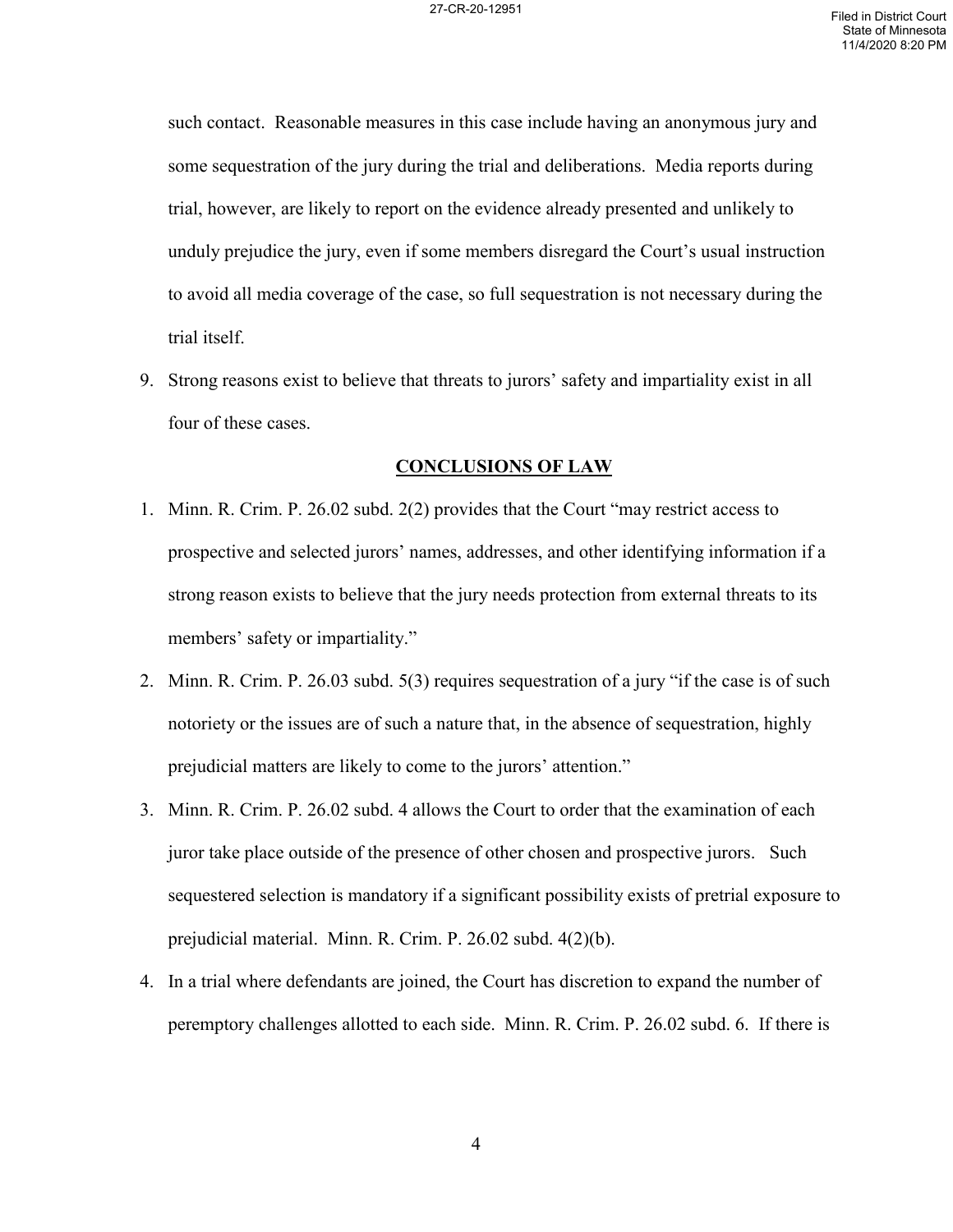more than one defendant, the court may permit peremptory challenges to be exercised separately or jointly. *Id*.; *State v. Jackson*, 773 N.W.2d 111 (Minn. 2009). Therefore,

# **IT IS ORDERED**

- 1. District Court administration shall not divulge prospective and selected jurors' names, addresses, and other identifying information except to attorneys involved in the litigation of this case.
- 2. Attorneys who receive prospective and selected jurors' names, addresses, and other identifying information shall not disclose that information to anyone except their clients or employees and contractors working with the attorneys on this case. Anyone receiving this information from the attorneys shall also keep it confidential as required by this Order.
- 3. Juror questionnaires that are filed as public documents shall be redacted to remove all jurors' names, addresses, and other identifying information and shall identify jurors with sequential numbers reflecting the random order list position of each juror or potential juror.
- 4. The jurors' names, addresses, and other identifying information shall be kept confidential by the Court and all parties throughout the trial and deliberation. At the conclusion of deliberations, jurors' names and some contact information shall be made public only by the Court and on a date designated by the Court in a subsequent written Order. Anything not expressly made public shall remain confidential.
- 5. Jury selection will be conducted by sequestered selection as specified in Minn. R. Crim. P. 26.02 subd. 4(3)(d).

5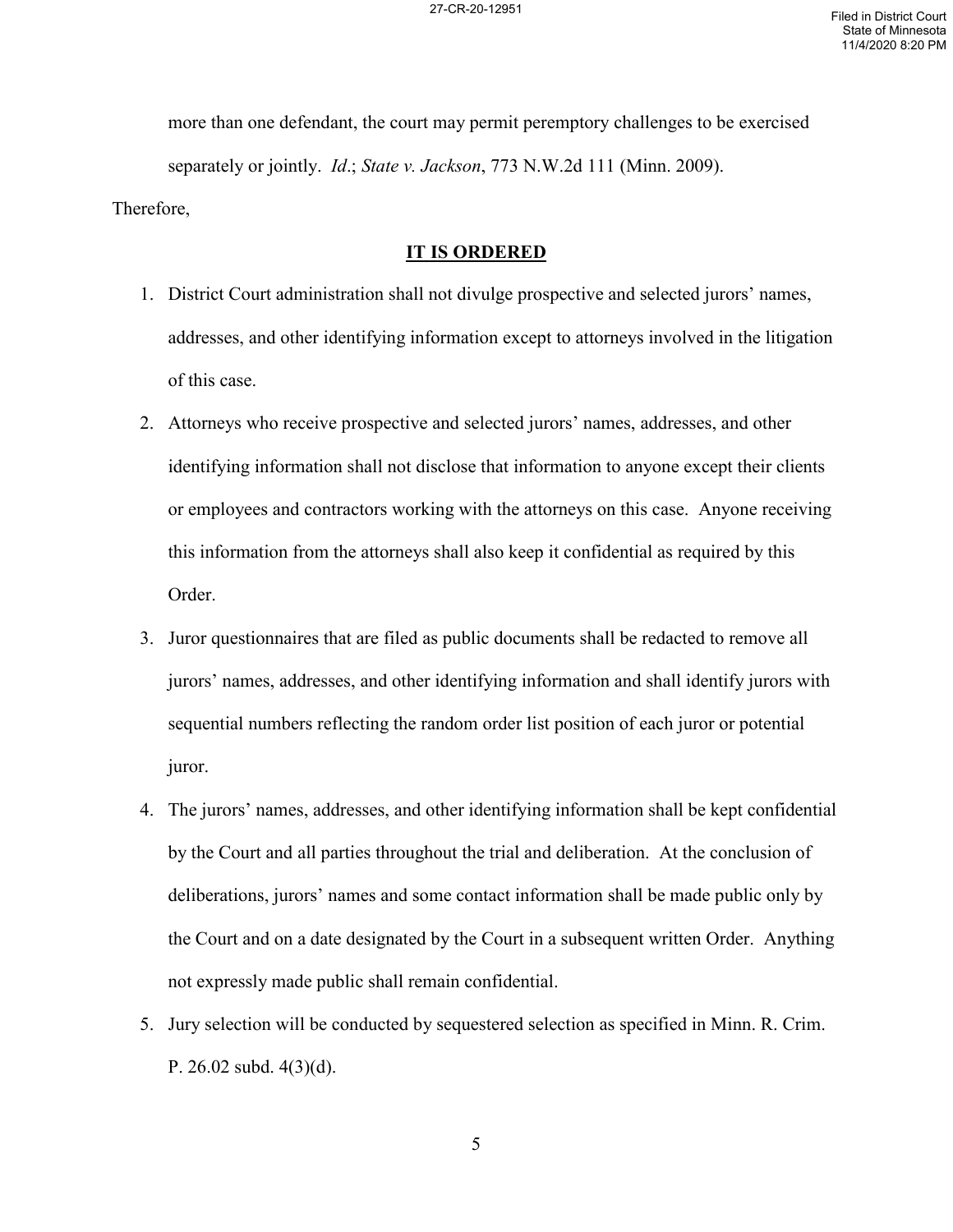- 6. Each Defendant shall be allowed five peremptory challenges (for a total of twenty peremptory challenges for the Defense). The State shall be allowed twelve peremptory challenges. Defense peremptory challenges, when exercised, shall be exercised at the end of each Defendant's examination of the juror. The Court, on request, may allow a Defendant to exercise a peremptory challenge later if good cause is shown. The order in which defense examinations will be conducted will be determined by the Court and will rotate based primarily on the number of peremptory challenges each Defendant has remaining (*i.e.*, Defendants with fewer remaining will examine after other Defendants). The State will exercise its peremptory challenges at the conclusion of its examination of each individual juror.
- 7. Up to four alternate jurors will be selected and seated throughout the trial. Alternate jurors shall be selected and serve as set forth in Minn. R. Crim. P. 26.02 subd. 9.
- 8. Attorneys and the Court will refer to a juror or potential juror only by the number assigned to that juror.
- 9. Jurors will be partially sequestered during trial.
	- a. The Hennepin County Sheriff's Office (HCSO) will arrange for vehicle parking for jurors at a remote or nearby secure location and escort or transport jurors through a non-public access portal to a designated jury room in the Hennepin County Government Center. Jurors who cannot drive will be reimbursed for taxi or ride-sharing services and follow a security plan set out by HCSO.
	- b. HCSO will keep the jurors secure throughout each day of trial, including during breaks. During the day, jurors will remain in the Hennepin County Government

6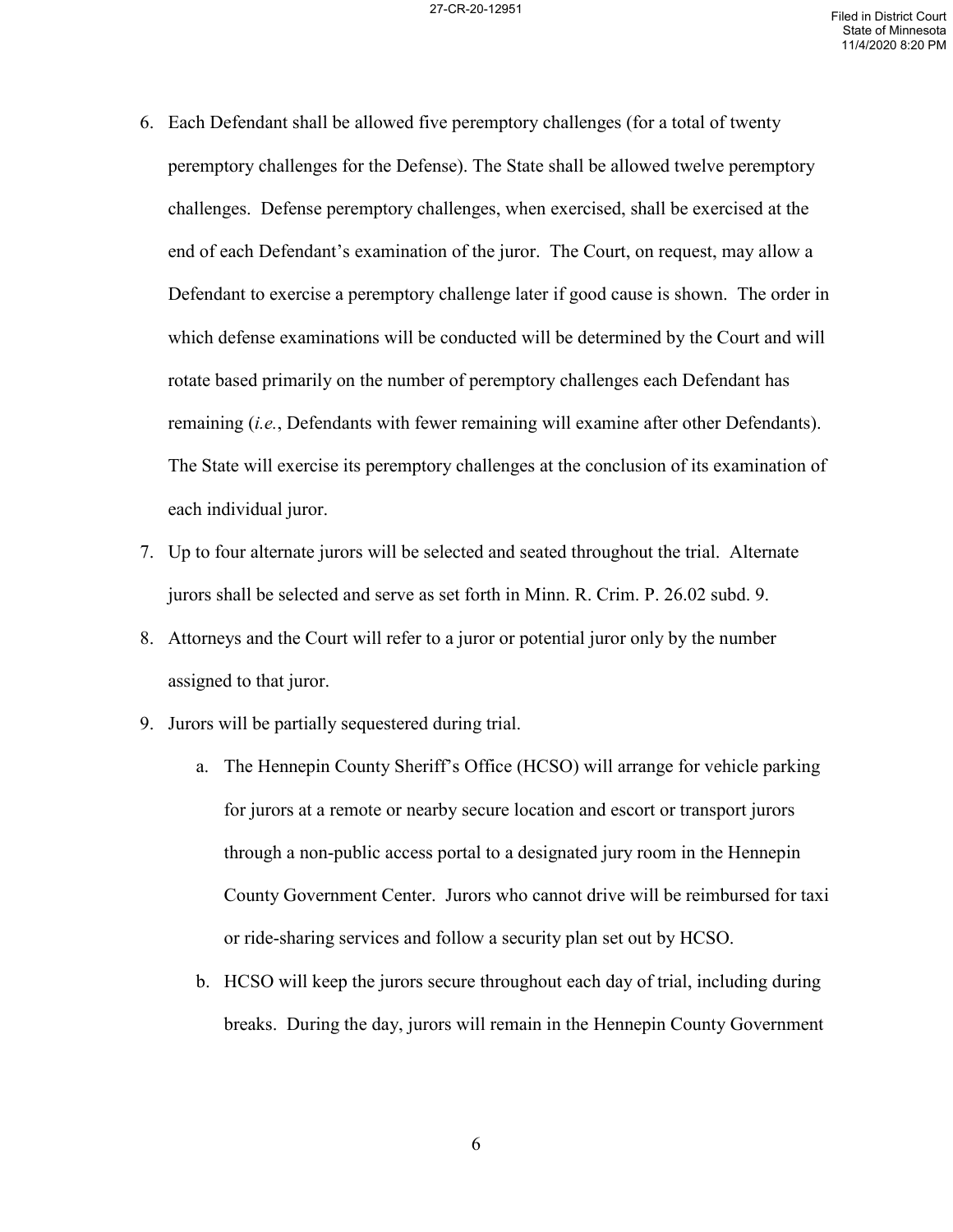Center. Court administration will provide lunch for jurors during the midday recess. Jurors may use electronic devices during any recess during trial.

- c. At the conclusion of each day of trial, jurors will be escorted or transported back to their vehicles by HCSO. Jurors will be released each day with an admonition to avoid media coverage of the trial and to report back to the Court any attempts to contact them about the trial.
- d. The Court may order full sequestration at any time if the partial sequestration plan proves ineffective in keeping the jurors free from outside influence.
- 10. Jurors will be fully sequestered during deliberation pursuant to Minn. R. Crim. P. 26.03 subd. 5, except that jurors will be allowed to use electronic devices to contact family members as long as the jurors continue to avoid discussion of the trial. HCSO deputy sheriffs will supervise the jury while the jury is sequestered.
- 11. A daily trial schedule is attached.

**BY THE COURT**

 $V = 06'00'$ Digitally signed by Cahill, Peter Date: 2020.11.04 17:28:34 -06'00'

Peter A. Cahill Judge of District Court